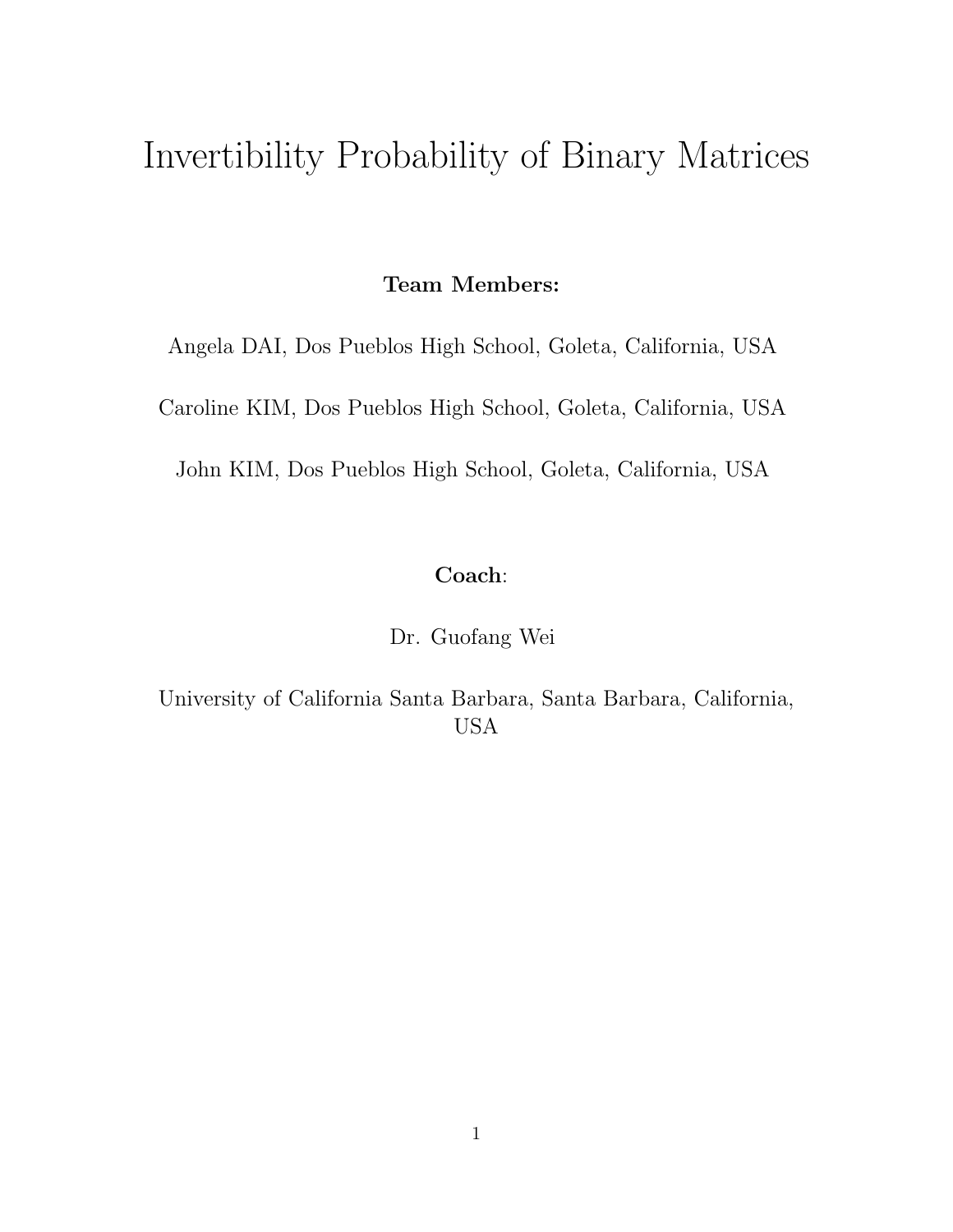#### Abstract

Motivated by an extra credit problem from our Linear Algebra class, we study the invertibility probability of binary matrices (the number of invertible binary matrices divided by the total number of binary matrices). Binary matrices are of interest in combinatorics, information theory, cryptology, and graph theory. It is known that the invertibility probability of  $n \times n$  binary matrices goes to 1 as  $n \to \infty$ . We conjecture that this probability monotonically increases as the size of the binary matrix increases, and we investigate this by exploring how  $n \times n$  binary matrices of rank n and rank  $(n-1)$  can be enlarged to  $(n + 1) \times (n + 1)$  invertible binary matrices. Calculating this explicitly for the identity matrix, we obtain a probable bound that would show that, in a sense, our conjecture is asymptotically true. With the use of a computer, we also computed how many  $(n + 1) \times (n + 1)$  invertible binary matrices can be enlarged from  $n \times n$  matrices of rank n and rank  $(n-1)$  for small n. In addition, we study the invertibility probability of matrices with entries in  $\mathbb{Z}_q$ .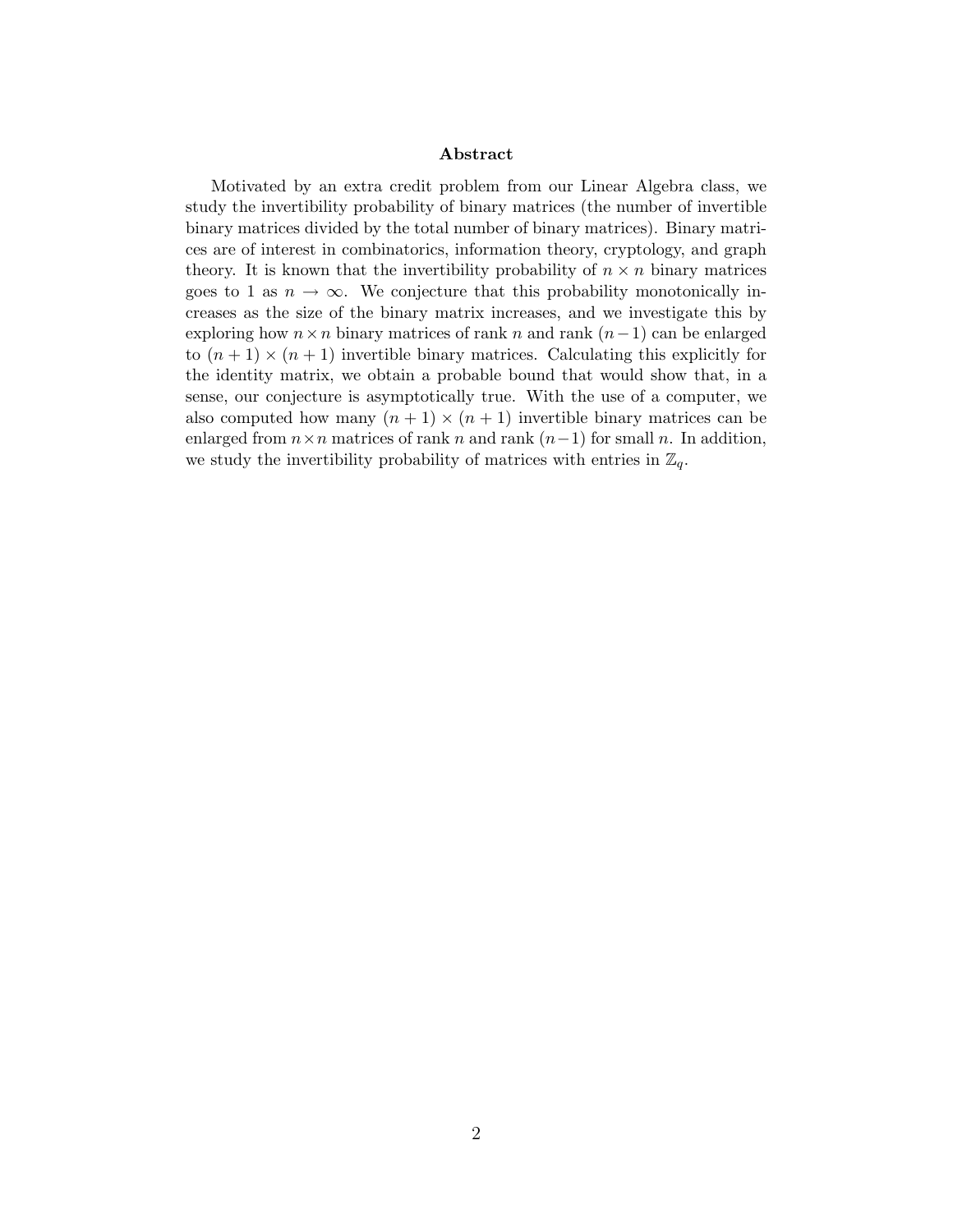# 1 Introduction

In this paper, we explore the invertibility probability of binary matrices  $((0, 1)$ matrices). We had come across a question in our Linear Algebra class, which our teacher assigned for extra credit, regarding whether there were more singular or nonsingular binary  $10 \times 10$  matrices:

(a) There are sixteen 2 by 2 matrices whose entries are 1's and 0's. How many are  $1.6$ invertible?

(b) (Much harder!) If you put 1's and 0's at random into the entries of a 10 by 10 matrix, is it more likely to be invertible or singular?

Figure 1: The extra credit problem, from [3].

Part (a) was quite easy; one can just list them out. However, part (b) turned out to be a surprisingly difficult question. As we looked into it, it became more and more fascinating.

Binary matrices are of interest in combinatorics, information theory, cryptology, and graph theory. Their invertiblity is especially important in encoding (see Section 2 for more detail). There are many important works on the invertibility of binary matrices. Note that there are  $2^{n^2}$   $n \times n$  binary matrices. Let  $F(n, k)$  be the number of  $n \times n$  matrices of rank k, and  $P(n) = \frac{F(n,n)}{2n^2}$ , the invertibility probability. In 1967, J. Komlos [2] showed that  $\lim_{n\to\infty} P(n) = 1$ , unlike the mod 2 case (see Section 3 for more detail). Recently T. Tao and V. Vu [4, 5] studied the rate of convergence and made great progress. However, it is very difficult to explicitly compute  $F(n, n)$ , and thus  $P(n)$  as well. For  $n \leq 8$ , M. Zivković explicitly calculated  $F(n, k)$  with the use of a computer [7], see Table 1 in the Appendix.

We conjecture that the invertibility probability monotonically increases as the size of the matrix increases.

#### Conjecture 1.1. <sup>1</sup>  $P(n+1) \ge P(n)$  for all  $n \ge 3$ .

This is true for  $3 \leq n \leq 8$  from M. Zivković's work [7]. We have tested it with random computer sampling, with sample sizes of 100,000 for  $n \leq 30$ , which suggested that it is true in that range. Later, we found that T. Voigt and G. Ziegler had used computer sampling of sizes 250,000 for  $n \leq 30$  [6], which also indicated that it is true.

When the matrices are over a finite field, it is well known that the number of invertible ones can be explicitly computed. In fact, the invertibility probability for these matrices decreases as their size increases. We present it in Section 3 for comparison.

<sup>&</sup>lt;sup>1</sup>We have checked with several experts that this is still open.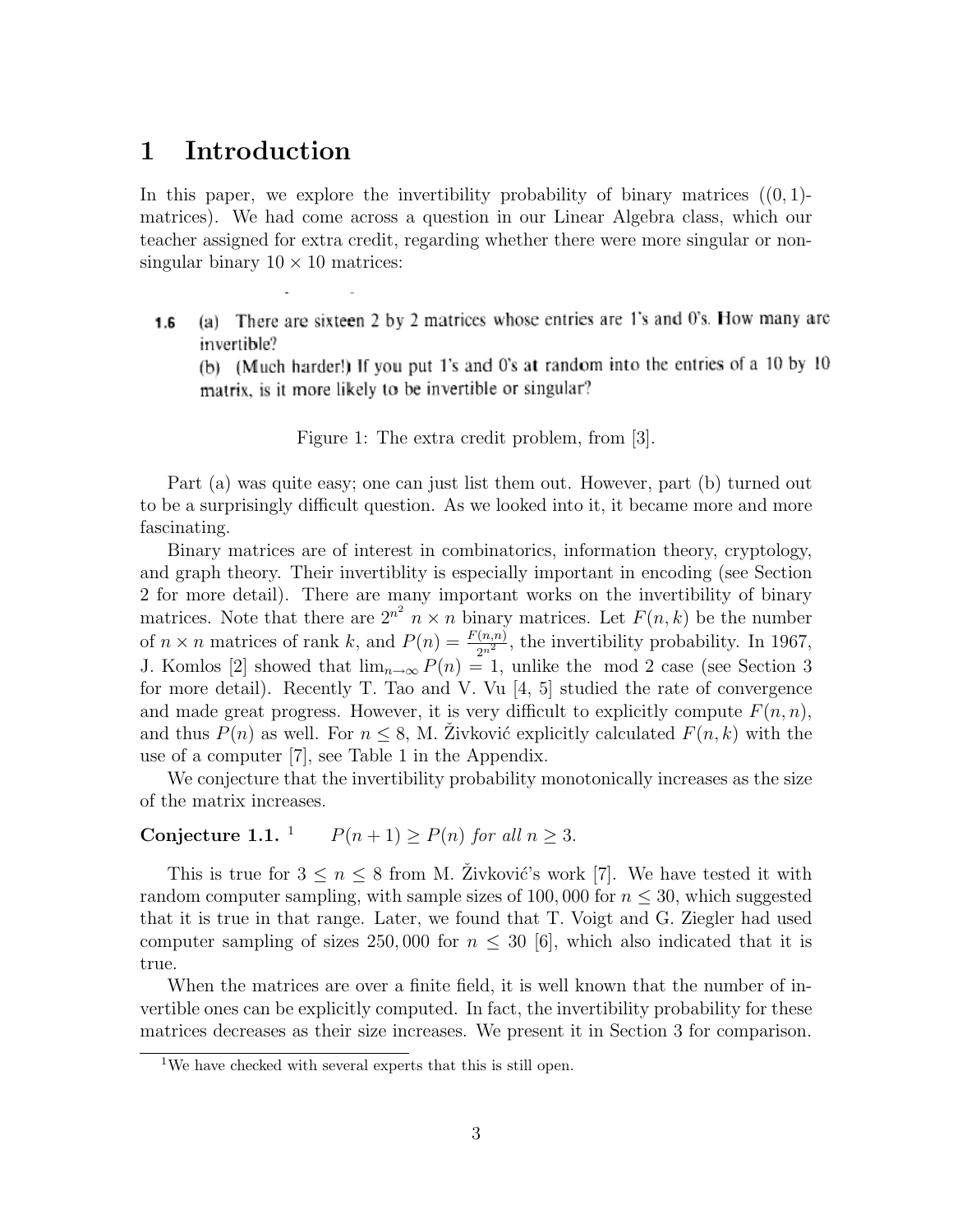To investigate our conjecture, note that  $P(n + 1) \ge P(n)$  is equivalent to

$$
F(n+1, n+1) \ge 2^{2n+1} F(n,n). \tag{1.1}
$$

Thus, we look at the number of invertible  $(n + 1) \times (n + 1)$  binary matrices that correlate to a single  $n \times n$  binary matrix. A single  $n \times n$  binary matrix can be enlarged by an  $n \times 1$  column and a  $1 \times (n+1)$  row to generate  $2^{2n+1}$   $(n+1) \times (n+1)$ binary matrices (see (4.4) in Section 4). Therefore, given an  $n \times n$  invertible matrix, if the matrices it generates are all invertible, we are done. However, this is never true as one can always append a row of zeros, making the matrix singular. We denote  $S(A_n)$  as the number of singular  $(n+1) \times (n+1)$  binary matrices generated by  $A_n$ , and  $N(A_n)$  the number of nonsingular ones generated.  $S(A_n) \geq (n+1)2^n$  for all invertible matrices  $A_n$  (see the explanation above  $(4.5)$  in Section 4). On the other hand, a singular  $n \times n$  matrix can generate invertible  $(n+1) \times (n+1)$  matrices. We try to compensate for the loss of the former with these ones.

First, in Section 4.1, we give the following rough estimate which holds for matrices with entries in  $\mathbb{Z}_q$ , with q prime.

**Theorem 1.2.** For matrices with entries in  $\mathbb{Z}_q$ , with q prime,  $F(n+1, n+1) \geq$  $q^{2n}(q-1)F(n, n).$ 

Letting  $q = 2$  gives

**Corollary 1.3.** For binary matrices,  $F(n+1, n+1) \geq 2^{2n} F(n,n)$ , namely, at least half of the  $(n + 1) \times (n + 1)$  binary matrices generated by an invertible  $n \times n$  binary matrix are invertible.

To obtain a better bound for binary matrices, we compute  $S(I_n)$  explicitly, giving the estimate below.

**Theorem 1.4.** The number of  $(n+1) \times (n+1)$  invertible matrices that can be enlarged from the identity matrix  $I_n$  is bounded from below by

$$
N(I_n) > 2^{2n+1} \left( 1 - \frac{n+1}{2} \left(\frac{3}{4}\right)^n \right). \tag{1.2}
$$

We had hoped that for any invertible matrix  $A_n$ ,  $N(A_n) \geq N(I_n)$  since the rows of  $I_n$  are able to produce many linear combinations that remain binary. However, it turns out that this is not true. While  $N(I_3) = 74$ , we found many invertible matrices  $A_3$ with  $N(A_3) = 72$  through a program we created to compute the number of invertible matrices generated by each  $3 \times 3$  invertible one (see Table 2 in the appendix for more data). On the other hand, it is possible that the estimate  $(1.2)$  is true for all invertible  $n \times n$  matrices (its right hand side is only 20 when  $n = 3$ ).

In Section 4.2, we look at the number of invertible binary matrices that can be generated from a singular  $n \times n$  binary matrix, especially the ones of rank  $(n-1)$ . As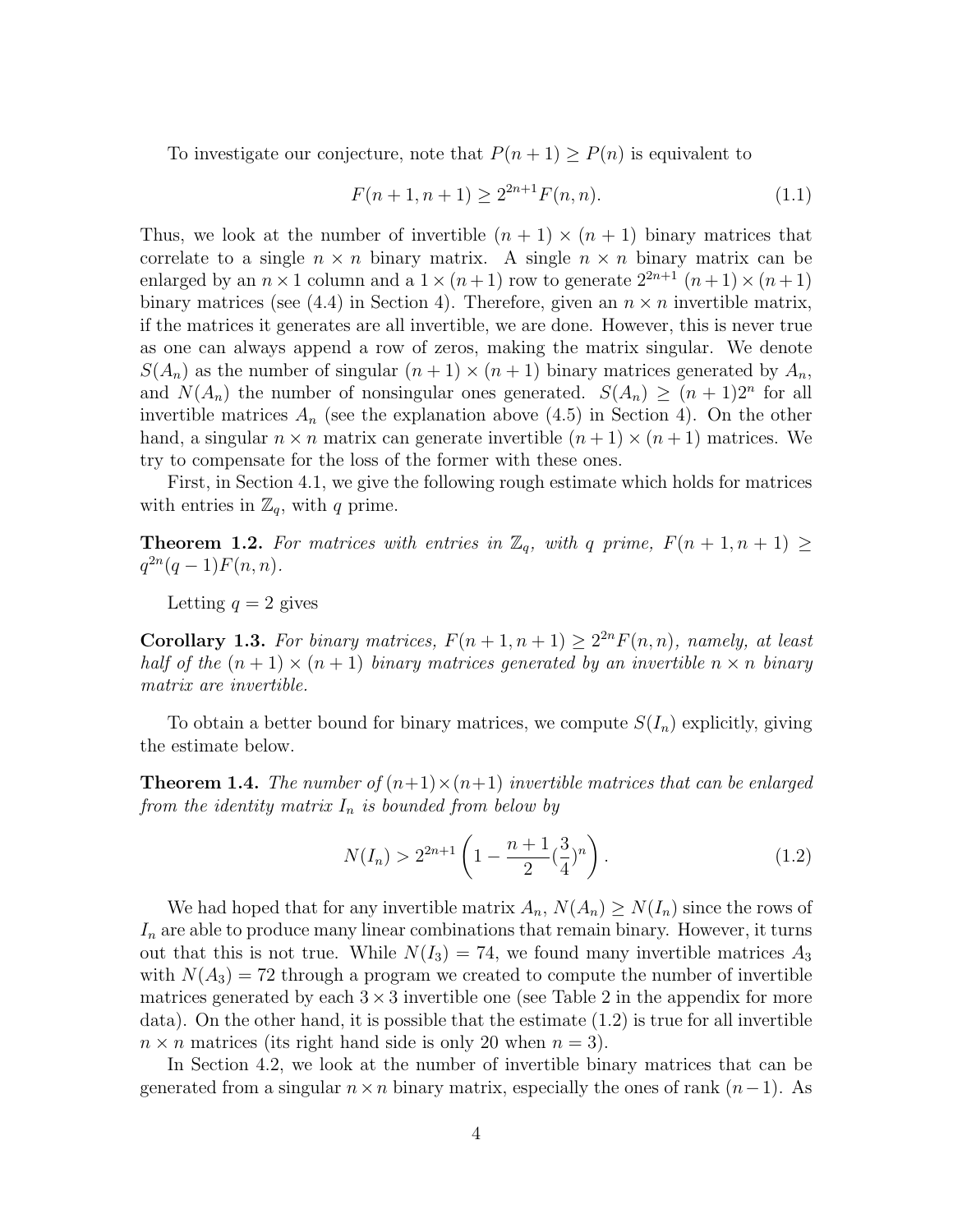an example, we take  $I_{n-1}$  and expand it to an  $n \times n$  matrix by adding zeros, which gives an  $n \times n$  matrix of rank  $(n-1)$ ,  $B_n$  (see (4.7)). Again we compute the number of singular  $(n+1) \times (n+1)$  matrices  $B_n$  generates by looking at the linear combinations of its rows. As a result, we find

**Theorem 1.5.** The number of  $(n+1) \times (n+1)$  invertible matrices that can be enlarged from the matrix  $B_n$  is bounded from below by

$$
N(B_n) > 2^{2n} - (n+1)3^{n-1}.
$$
\n(1.3)

We expect this to be true for all  $n \times n$  matrices of rank  $(n-1)$ .

If (1.2) holds for all  $n \times n$  invertible matrices and (1.3) for all  $n \times n$  rank  $(n-1)$ matrices, then

$$
F(n+1, n+1) \ge 2^{2n+1} \left(1 - \frac{n+1}{2} \left(\frac{3}{4}\right)^n\right) F(n,n) + \left[2^{2n} - (n+1)3^{n-1}\right] F(n, n-1).
$$

By (4.5),  $F(n, n-1) \ge n2^{n-1}F(n-1, n-1)$ . Hence dividing by  $2^{(n+1)^2}$  gives a bound on the invertibility probability of  $(n + 1) \times (n + 1)$  binary matrices:

$$
P(n+1) \ge P(n) + P(n-1)\frac{n}{2^{n+1}} - P(n)\frac{3^n(n+1)}{2^{2n+1}} - P(n-1)\frac{3^{n-1}(n+1)n}{2^{3n+1}}.
$$

This would show that  $P(n)$  is, in a sense, asymptotically increasing with an error of  $O((\frac{3}{4})^n)$ , which is known from T. Tao and V. Vu [5]. We hope our method of estimating  $F(n+1, n+1)$  by  $N(A_n)$  would provide a much simpler approach. Furthermore, we conjecture that

**Conjecture 1.6.** When  $A_n$  is invertible,  $\lim_{n\to\infty} \frac{N(A_n)}{2^{2n+1}}$  $\frac{N(A_n)}{2^{2n+1}}=1.$ 

We provide evidence for this in Section 4.3, namely, that on average, Conjecture 1.6 is true. In fact, for most  $A_n$ , our conjecture is true. Note also that if (1.2) is true for all invertible binary matrices, then Conjecture 1.6 would be an immediate consequence. Thus one can view Conjecture 1.6 as a weakened version of Theorem 1.4 for all invertible binary matrices.

We are continuing to look into this.

# 2 Binary Matrices and Science

Binary matrices are widely used not only in mathematics but also in cryptography, telecommunications, combinatorics, and graph theory. Invertible matrices' unique nature of having a determinant and an inverse helps to encrypt messages and compress communication signals effectively. Several techniques of encryption have been developed using matrix inverses, such as the Hill Cipher, one of the first polygraphic substitution ciphers (multiple letters encrypted to ciphertext) [1].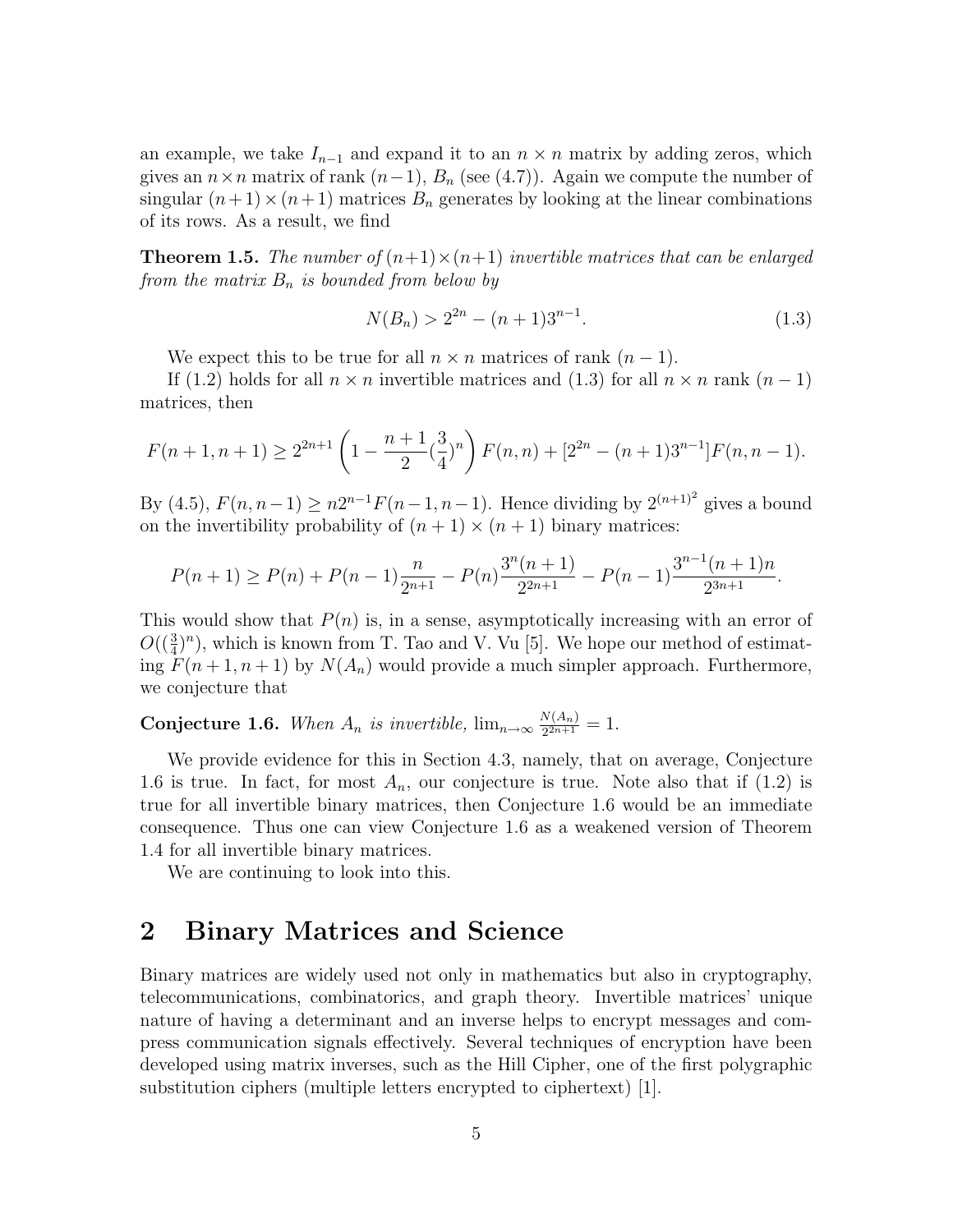To encrypt a plaintext message using the Hill Cipher, the message is divided into m blocks, each containing n letters. Then a number is assigned to each possible n letter combination (e.g. if  $n = 2$ , assign  $aa = 0$ ,  $ab = 1...$   $zz = 26^2 - 1$ , or in any pattern). The plaintext message is made into an  $m \times 1$  vector, each entry containing the assigned number. Then generate a word of  $m^2n$  letter length as a key and convert it to a matrix by coding  $n$  length letters of the word to assigned numbers (e.g. if  $m = 3$  and  $n = 2$ , abcdefghijklmnopqr  $\Rightarrow$  [1(ab)55(cd)109(ef)164(gh)...]) to be placed into a matrix horizontally. Lastly, this key matrix is multiplied with the converted plaintext  $m \times 1$  vector to create the final encrypted matrix. The Hill Cipher can be deciphered using matrix inverses, so the key matrix should be invertible. As shown above, the calculation process of Hill Cipher is simple and completely linear; thus the encrypted matrix is vulnerable to known plaintext attacks. Yet as the numbers get larger, combined with non-linear operations, its security grows rapidly.

The extension of this cipher technique is used in telecommunications with binary matrices. Bits of data are formed into binary matrices through heapsort, facilitating the application of more complicated and advanced techniques (such as multiplying the key matrix in the Hill Cipher). The goal in communications engineering is to transmit and receive data accurately and quickly (for this, smaller amounts of data, and thus compression as well, are good) and often in a secure environment, hence this technique.

In addition, the development of random matrix theory in combinatorics has cleared the path for modern physics theories, such as nuclear physics and quantum theory, to be represented in math.

# 3 Matrices over Finite Fields

Given a finite field  $\mathbb{F}_q$  with q elements, the order of  $GL(n, q)$  ( $n \times n$  invertible matrices over  $\mathbb{F}_q$  can be explicitly calculated. Note that  $A \in GL(n,q)$  is equivalent to det  $A \neq$ 0 in  $\mathbb{F}_q$ . Therefore, the number of  $GL(n,q)$  gives a lower bound on the  $F(n,n)$  when  $q = 2$ . An  $n \times n$  matrix  $A \in GL(n,q)$  is also the same as a set of n linearly independent vectors in  $\mathbb{F}_q$ . The first vector can be any nonzero vector, of which there are  $q^{n}-1$  choices. This first vector spans a one-dimensional subspace, which contains  $q<sup>1</sup>$  elements. We must choose a second vector that is not in this subspace, giving  $q^{n}-q^{1}$  possibilities. Having already chosen k independent vectors, there are  $q^{n}-q^{k}$ possible vectors that will create a linearly independent set. Hence, the number of ways to choose vectors that will form an  $n \times n$  invertible matrix is

$$
(q^{n} - q^{0})(q^{n} - q^{1})(q^{n} - q^{2}) \cdots (q^{n} - q^{n-1}) = \prod_{k=1}^{n} (q^{n} - q^{k-1}).
$$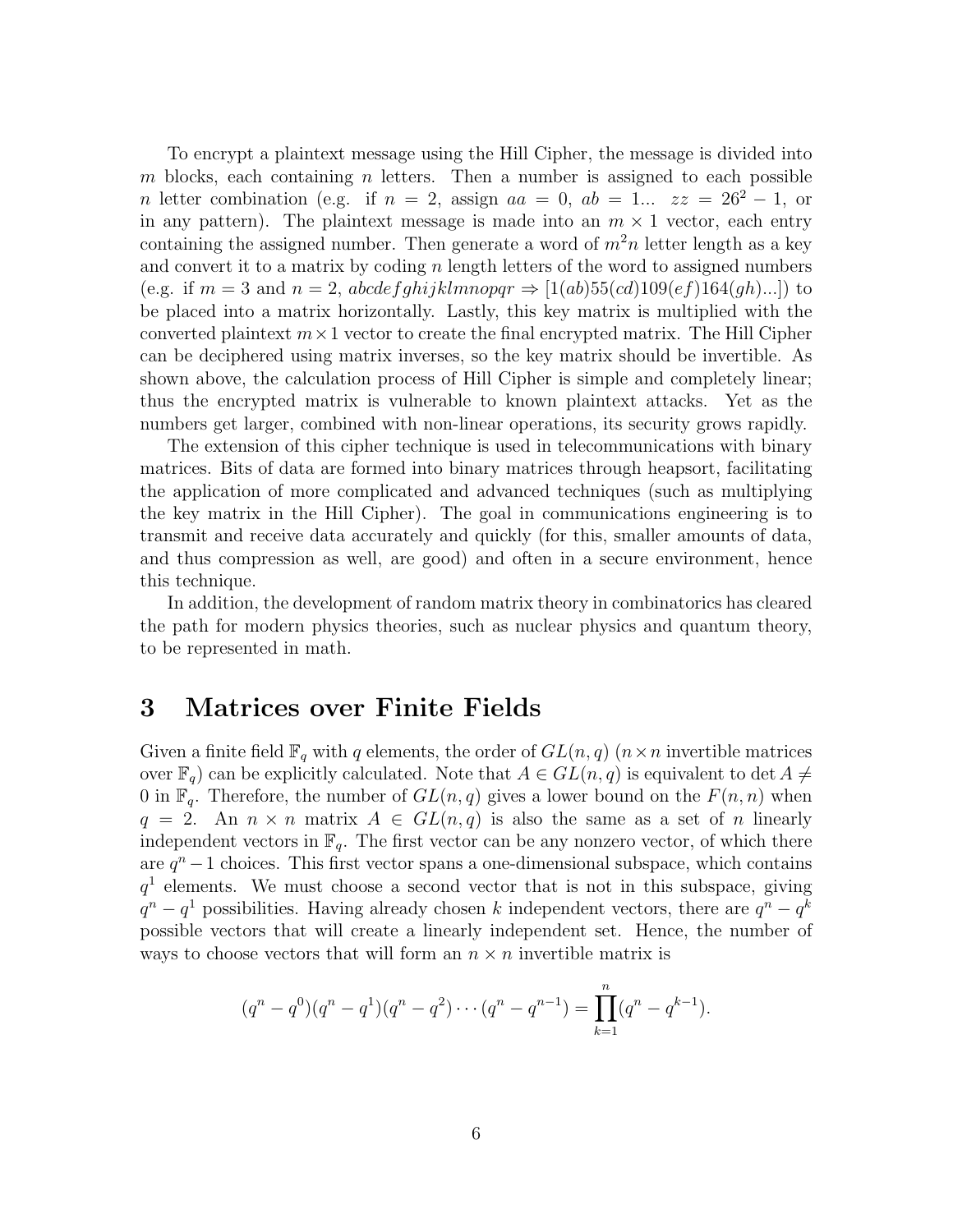So the invertibility probability of an  $n \times n$  matrix over field  $\mathbb{F}_q$  is

$$
\frac{\prod_{k=1}^{n} (q^n - q^{k-1})}{q^{n^2}} = \prod_{k=1}^{n} (1 - q^{k-1-n}) < 1 - \frac{1}{q}.
$$

It is interesting to note that as n grows, this probability decreases. Also, for any fixed n, when  $q \to \infty$ , the invertibility probability goes to 1. This case corresponds to binary matrices when  $\mathbb{F}_q = \mathbb{Z}_2$ . However, it is very different from the case with invertible matrices over  $\mathbb{R}$ , as that invertibility probability has been shown to approach 1 as  $n \to \infty$ . Hence, there are much fewer invertible matrices in  $\mathbb{Z}_2$ . (This is the case because in  $\mathbb{Z}_2$ , k linearly independent vectors span a much larger set.) This does not give a good lower bound on  $P(n)$  at all.

#### 4 From Size n to Size  $n+1$  Binary Matrices

In order to compare the invertibility probability of a  $n \times n$  binary matrix to a  $(n+1)\times(n+1)$  binary matrix, we look at how many distinct invertible  $(n+1)\times(n+1)$ binary matrices can be generated from one invertible  $n \times n$  binary matrix and one singular  $n \times n$  binary matrix, respectively.

Given an  $n \times n$  binary matrix  $A_n$ , we can enlarge it by an  $n \times 1$  column vector (on the right), and to this new matrix append a  $1 \times (n+1)$  row vector (to the bottom) as follows:

$$
\left(\begin{array}{c}\n* \\
A_n & \vdots \\
* & \cdots \\
* & \n\end{array}\right),\n\tag{4.4}
$$

where the asterisks signify the appended column and row of components 0 or 1.

Thus we produce  $2^{2n+1}$  different possible  $(n + 1) \times (n + 1)$  binary matrices from  $A_n$ . When  $A_n$  is invertible, at least  $(n+1)2^n$  of these matrices generated are singular, since we can always append a last row of 0s or one of the original  $n$  rows. Hence, when  $A_n$  is invertible,

$$
S(A_n) \ge (n+1)2^n. \tag{4.5}
$$

### 4.1  $n \times n$  Invertible Matrices to  $(n + 1) \times (n + 1)$  Invertible Matrices

First, we give a rough lower bound for  $F(n+1, n+1)$  in terms of  $F(n,n)$ , proving Theorem 1.2. Given an invertible matrix  $A_n$  whose entries are in  $\mathbb{Z}_q$ , the  $(n+1)\times(n+1)$ matrices it generates will be singular if and only if the last row (the appended row) is in the span of the above *n* rows. After enlarging  $A_n$  by an  $n \times 1$  column, giving  $q^n F(n,n)$  matrices, these matrices have n linearly independent columns. In adding a  $1 \times (n+1)$  row to these matrices, the entries in this appended row that correspond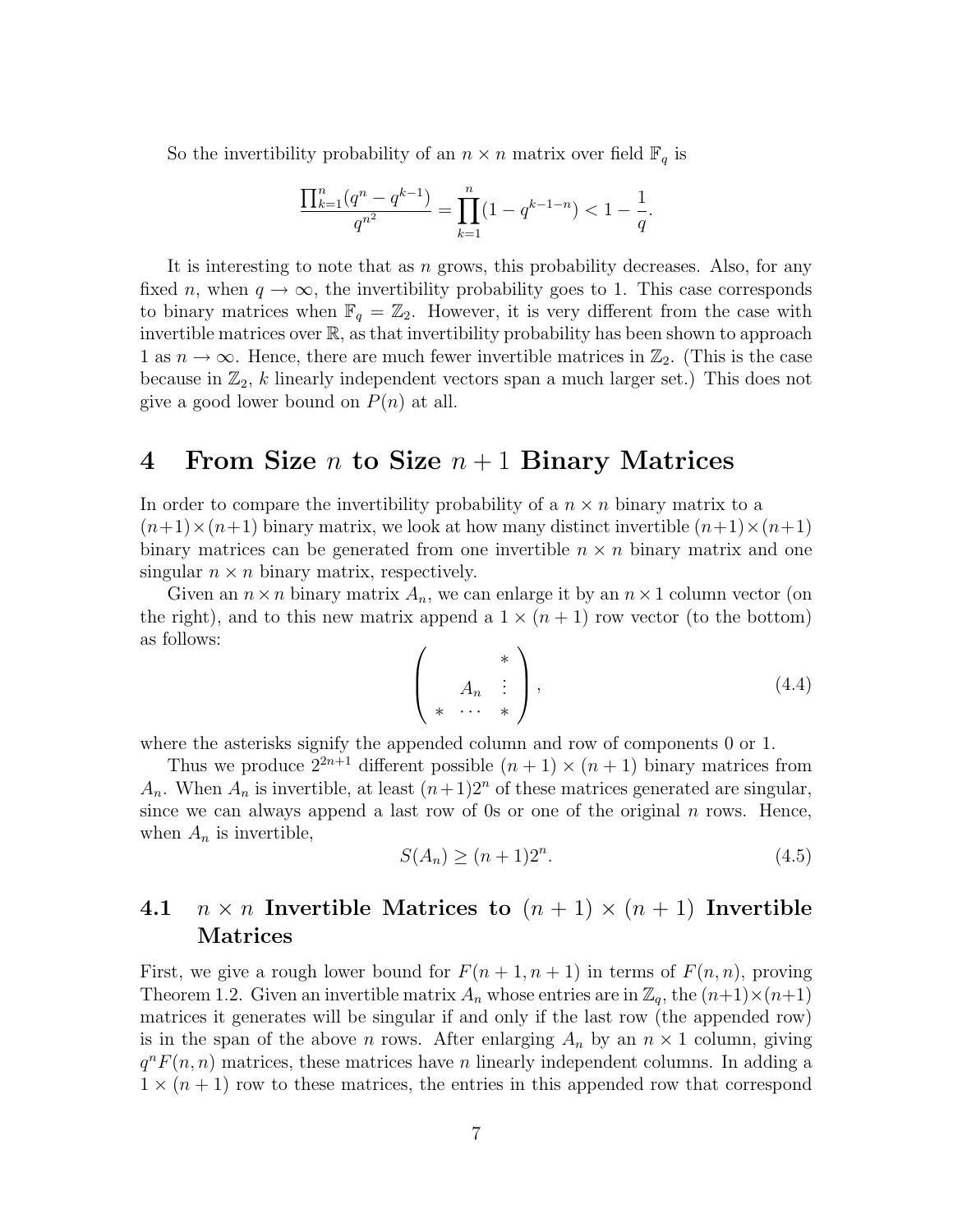to the n linearly independent columns completely determine the remaining entry in the row. Thus the probability that this appended row is in the span of the first  $n$  is at most  $\frac{1}{q}$ . This gives at most  $q^n F(n,n) \frac{1}{q}$  $\frac{1}{q}(q^{n+1}) = q^{2n} F(n, n)$  singular matrices (with entries in  $\mathbb{Z}_q$ ) produced by an  $n \times n$  invertible matrix (with entries in  $\mathbb{Z}_q$ ).

With these estimates, we have

$$
F(n+1, n+1) \ge (q^{2n+1} - q^{2n})F(n, n) = q^{2n}(q-1)F(n, n).
$$

Dividing this by  $q^{(n+1)^2}$  gives

$$
P(n+1) \ge \frac{q-1}{q}P(n).
$$

Here, as  $q \to \infty$ ,  $P(n+1) \ge P(n)$ .

This applies to binary matrices when  $q = 2$ . In this case,

$$
F(n + 1, n + 1) \ge (2^{2n+1} - 2^{2n})F(n, n) = 2^{2n}F(n, n).
$$

Dividing this by  $2^{(n+1)^2}$  gives

$$
P(n+1) \ge \frac{1}{2}P(n).
$$

However, this only gives half of the invertible binary matrices we need.

Among the nonsingular  $n \times n$  binary matrices, it seems that the identity matrix could produce the most binary linear combinations (at least, in terms of additive combinations). So we compute the number of singular  $(n + 1) \times (n + 1)$  binary matrices that can be generated from the identity matrix  $I_n$ :

$$
\left(\begin{array}{c}\n\ast \\
I_n\n\end{array}\right)
$$

Let k be the number of 1s in the appended column, so  $0 \le k \le n$ . There are  $\binom{n}{k}$ distinct ways to arrange these  $k$  1s. In order for the last row to be in the span of the first n rows, we can only add together combinations of the first n rows (as subtracting would produce a non-binary matrix). However, we cannot add two rows which have the appended 1s as their  $n + 1$ th entry, as this would produce a non-binary matrix as well. Thus there are  $n - k$  rows that do not have the appended ones to choose to create combinations, giving  $\sum_{i=0}^{n-k} {n-k \choose i}$  $\binom{-k}{i} = 2^{n-k}$  different combinations. To these, we can also add one of the  $k$  rows with appended ones (or not add any), producing  $(k+1)2^{n-k}$  possibilities. Hence,  $S(I_n)$ , the total number of singular  $(n+1) \times (n+1)$ matrices we can create from an  $n$  by  $n$  identity matrix, is

$$
S(I_n) = \sum_{k=0}^{n} {n \choose k} [(k+1)2^{n-k}] < (n+1) \sum_{k=0}^{n} {n \choose k} 2^{n-k} = (n+1)3^n. \tag{4.6}
$$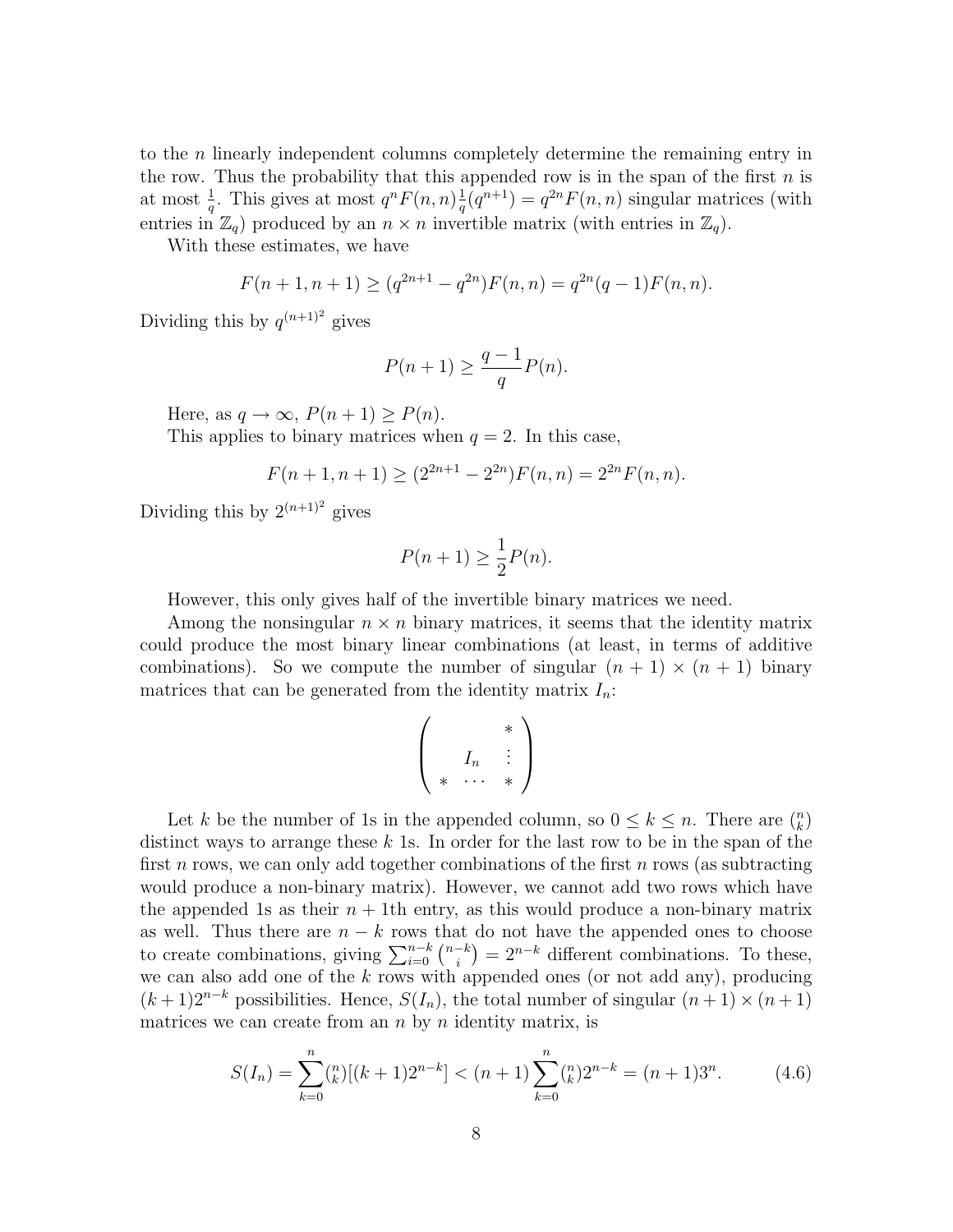Therefore, the probability of a singular matrix here is at most  $\frac{3^n(n+1)}{2^{2n+1}}$  $rac{n(n+1)}{2^{2n+1}} = \frac{3^n(n+1)}{2(4^n)}$  $\frac{\binom{n+1}{2(4^n)}}{2(4^n)}$ , about  $\left(\frac{3}{4}\right)$  $\frac{3}{4})^n$ .

This applies to permutation matrices as well, as they contain the same rows as the identity matrix.

Although the identity matrix can produce many linear combinations, it does not produce the most, as we had wished. We created a computer program to compare  $S(I_n)$  to the number generated by other  $n \times n$  invertible matrices, and found that the identity matrix did not generate the least amount of invertible  $(n + 1) \times (n + 1)$ matrices. Some  $3 \times 3$  invertible matrices, like

$$
\left(\begin{array}{rrr} 1 & 1 & 0 \\ 0 & 1 & 0 \\ 0 & 0 & 1 \end{array}\right)
$$

produce 72 4  $\times$  4 invertible matrices, compared with  $N(I_3) = 74$ .

### 4.2  $n \times n$  Singular Matrix to  $(n+1) \times (n+1)$  Invertible Matrix

We want  $F(n+1, n+1) \geq 2^{2n+1} F(n, n)$ , which is impossible through expanding only invertible  $n \times n$  matrices to invertible  $(n + 1) \times (n + 1)$  matrices, as there are only  $2^{2n+1}$  total possible  $(n+1) \times (n+1)$  matrices that can be generated from the original  $n \times n$  matrix, and they are not all nonsingular (e.g. appending a row of 0s to the matrix creates a singular matrix). On the other hand,  $n \times n$  singular binary matrices can be enlarged to  $(n + 1) \times (n + 1)$  invertible ones. Thus we look at the number of invertible binary matrices that can be generated from a singular  $n \times n$  binary matrix. This will cancel out some of the singular matrices generated by invertible  $n \times n$  binary matrices.

We take the matrix

$$
B_n = \begin{pmatrix} 0 & 0 & \cdots & 0 \\ 0 & & & \\ \vdots & & I_{n-1} & \\ 0 & & & \end{pmatrix}
$$
 (4.7)

as an example of  $n \times n$  matrices of rank  $n-1$ , as it gives the most additive linear combinations of its rows. Given this matrix, if we enlarge it by adding a 0 as  $(n+1)$ th entry of the top row, it then has a row of 0s, which gives  $2^{2n}$  singular matrices in the below form:

|   | 0 |           | $\left( \right)$ | ገ |
|---|---|-----------|------------------|---|
| 0 |   |           |                  |   |
|   |   | $I_{n-1}$ |                  |   |
| 0 |   |           |                  |   |
|   |   |           |                  |   |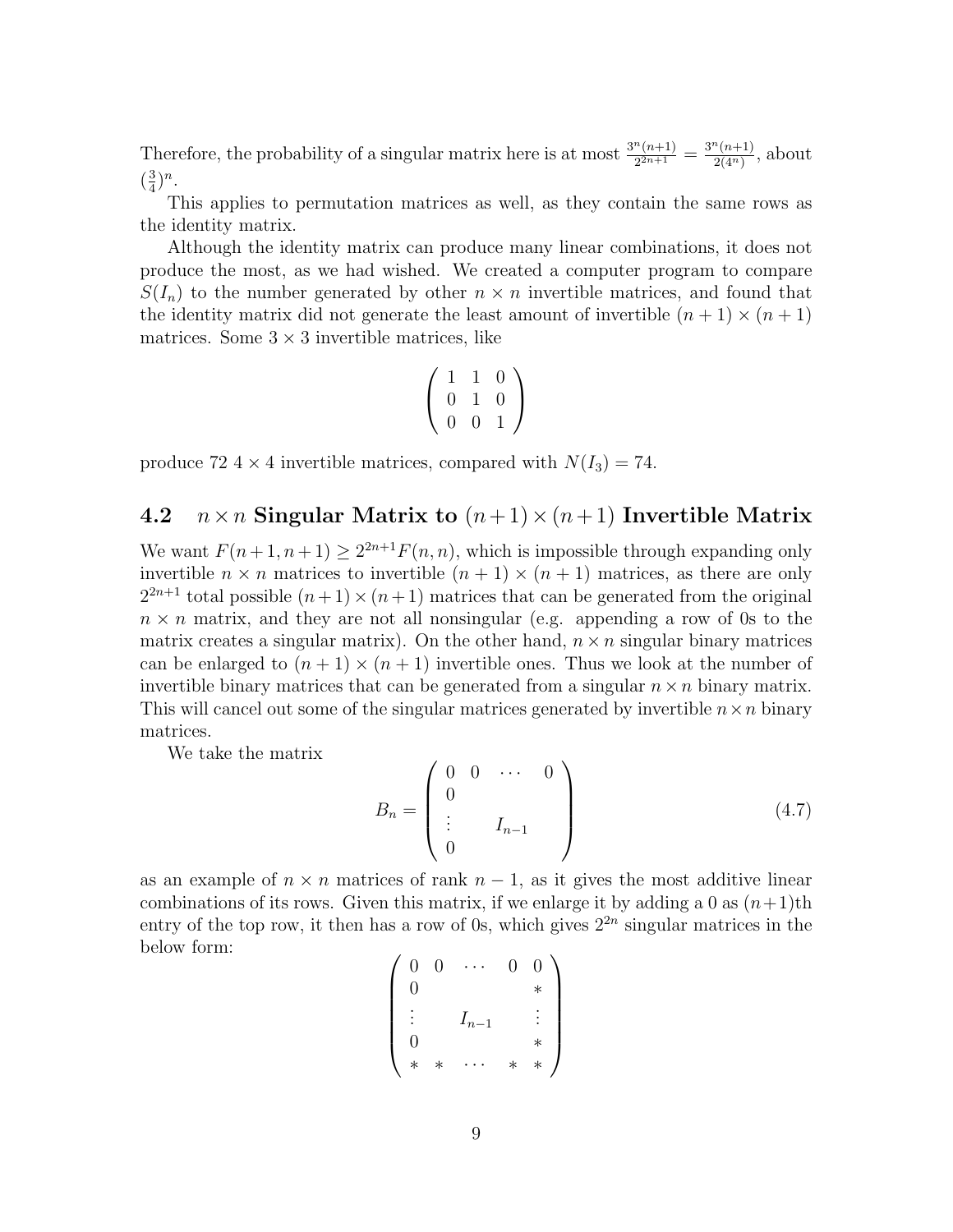If we enlarge it by adding a 1 as  $(n+1)$ th entry of the top row, we have a situation similar to that with the identity matrix:

$$
\begin{pmatrix}\n0 & 0 & \cdots & 0 & 1 \\
0 & & & * \\
\vdots & & I_{n-1} & & \vdots \\
0 & & & * \\
* & * & \cdots & * & *\n\end{pmatrix}
$$

Here, let  $m$  be the number of the rest of the 1s that we add in the extra column. Thus there are  $\binom{n-1}{m}$  $\binom{n-1}{m}$  different ways to arrange these m 1s. From the  $n-m-1$  rows without an appended 1, we can choose any combination, giving  $\sum_{i=0}^{n-m-1} \binom{n-m-1}{i}$  $\binom{n-1}{i} = 2^{n-m-1}$ combinations. To these we can add any of the  $m + 1$  rows with appended 1s, or none of them, producing  $(m+2)2^{n-m-1}$  possibilities. Hence,

$$
S(B_n) = 2^{2n} + \sum_{m=0}^{n-1} {n-1 \choose m} [(m+2)2^{n-m-1}]
$$
  
 
$$
\leq 2^{2n} + (n+1) \sum_{m=0}^{n-1} {n-1 \choose m} 2^{n-m-1} = 2^{2n} + (n+1)3^{n-1}
$$

.

Thus,  $N(B_n) \ge 2^{2n+1} - 2^{2n} - (n+1)3^{n-1} = 2^{2n} - (n+1)3^{n-1}$ . This finishes the proof of Theorem 1.5.

#### 4.3 Remarks on Conjecture 1.6

From an  $n \times n$  singular binary matrix, there are at most  $2^n$  different columns to append, and  $2^{n+1}$  rows. Thus there are at most  $2^{2n+1}$   $(n + 1) \times (n + 1)$  invertible binary matrices that can be generated from an  $n \times n$  singular binary matrix, hence at most  $2^{2n+1}\sum_{n=1}^{n-1}$  $k=1$  $F(n, k)$ . We compare this to the total number of  $(n + 1) \times (n + 1)$ binary matrices,  $2^{(n+1)^2}$ , giving  $\frac{\sum_{k=1}^{n-1} F(n,k)}{2^{n^2}}$ . As  $n \to \infty$ , Komlos has shown this to approach 0 [2]. So when  $A_n$  is singular,  $\lim_{n\to\infty} \frac{\sum_{rank A_n\leq n} N(A_n)}{2(n+1)^2}$  $\frac{kA_n \leq n^{-1} (A_n)}{2(n+1)^2} = 0.$ 

On the other hand,

$$
F(n+1, n+1) = \sum_{rank A_n = n} N(A_n) + \sum_{rank A_n < n} N(A_n)
$$
\n
$$
\leq \sum_{rank A_n = n} N(A_n) + 2^{2n+1} \sum_{k=1}^{n-1} F(n, k).
$$

Dividing by  $2^{(n+1)^2}$  gives

$$
P(n+1) \le \frac{\sum_{rank A_n = n} \frac{N(A_n)}{2^{2n+1}}}{2^{n^2}} + \frac{\sum_{k=1}^{n-1} F(n,k)}{2^{n^2}}.
$$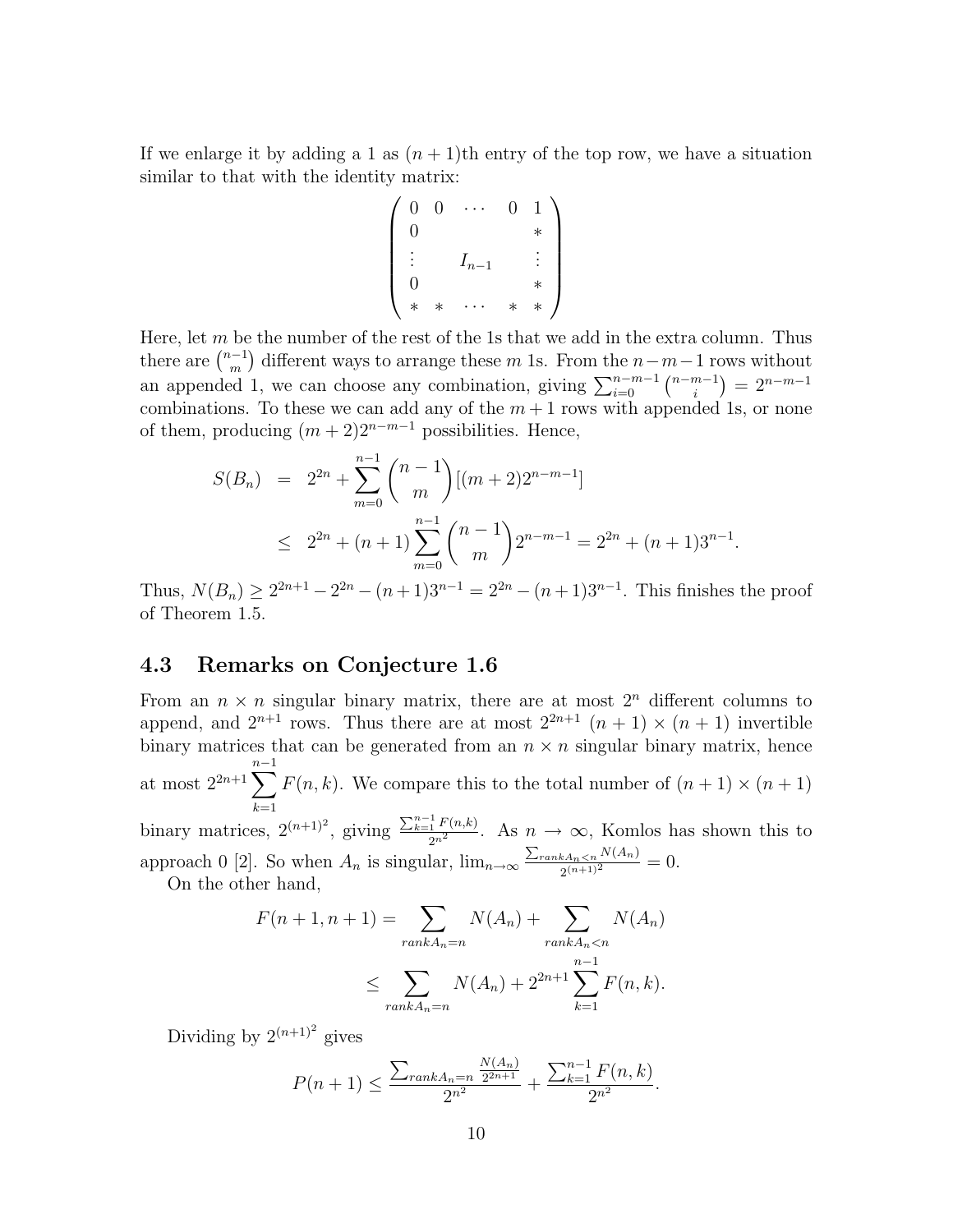As  $n \to \infty$ ,  $\lim_{n \to \infty} P(n+1) = 1$  and  $\lim_{n \to \infty} \frac{\sum_{k=1}^{n-1} F(n,k)}{2^{n^2}} = 0$ . Thus,  $\overline{\lim}_{n\to\infty} \frac{\sum_{rank A_n=n} \frac{N(A_n)}{2^{2n+1}}}{2^{n^2}} \geq 1$ . However,  $\frac{\sum_{rank A_n=n} \frac{N(A_n)}{2^{2n+1}}}{2^{n^2}} \leq 1$ , so  $\underline{\lim}_{n\to\infty} \frac{\sum_{rank A_n=n} \frac{N(A_n)}{2^{2n+1}}}{2^{n^2}} \leq 1$ . Therefore, the limit exists and  $\lim_{n\to\infty} \frac{\sum_{rank A_n=n} \frac{N(A_n)}{2^{n+1}}}{2^{n^2}}=1$ . That is to say, on average, Conjecture 1.6 is true. In fact, since  $\frac{N(A_n)}{2^{2n+1}} \leq 1$ , the discussion above suggests that for most  $A_n$ ,  $\lim_{n\to\infty}\frac{N(A_n)}{2^{2n+1}}$  $\frac{N(A_n)}{2^{2n+1}}=1.$ 

This is formulated in the following statement.

**Proposition 4.1.** For any  $\delta > 0$  and any  $\varepsilon > 0$ , there exists an N such that for any  $n \ge N$ ,  $\#\{A_n \mid A_n \text{ is invertible and } \frac{N(A_n)}{2^{2n+1}} \le 1 - \delta\} < \varepsilon 2^{n^2}$ .

We prove this by contradiction. Suppose that there exists a  $\delta_0>0$  and an  $\varepsilon_0>0$ such that for any N, there exists  $n \geq N$  such that

$$
\#\{A_n \mid A_n \text{ is invertible and } \frac{N(A_n)}{2^{2n+1}} \le 1 - \delta_0\} \ge \varepsilon_0 2^{n^2}.
$$

Let  $S = \{A_n \mid A_n \text{ is invertible and } \frac{N(A_n)}{2^{2n+1}} \leq 1 - \delta_0\}$  and S' be its complement. Then

$$
\sum_{rank A_n=n} \frac{N(A_n)}{2^{2n+1}} = \sum_{S} \frac{N(A_n)}{2^{2n+1}} + \sum_{S'} \frac{N(A_n)}{2^{2n+1}}.
$$

Substituting in the bound gives

$$
\sum_{S} \frac{N(A_n)}{2^{2n+1}} + \sum_{S'} \frac{N(A_n)}{2^{2n+1}} \leq #S(1 - \delta_0) + #S' = #S + #S' - #S\delta_0
$$
  

$$
\leq 2^{n^2} - \delta_0 \varepsilon_0 2^{n^2} = 2^{n^2} (1 - \delta_0 \varepsilon_0).
$$

This implies that

$$
\lim_{n \to \infty} \frac{\sum_{rank A_n = n} \frac{N(A_n)}{2^{2n+1}}}{2^{n^2}} \le 1 - \delta_0 \varepsilon_0 < 1,
$$

which is a contradiction, as we have shown that  $\lim_{n\to\infty} \frac{\sum_{rank A_n=n} \frac{N(A_n)}{2^{n+1}}}{2^n} = 1$ . This finishes the proof of the proposition.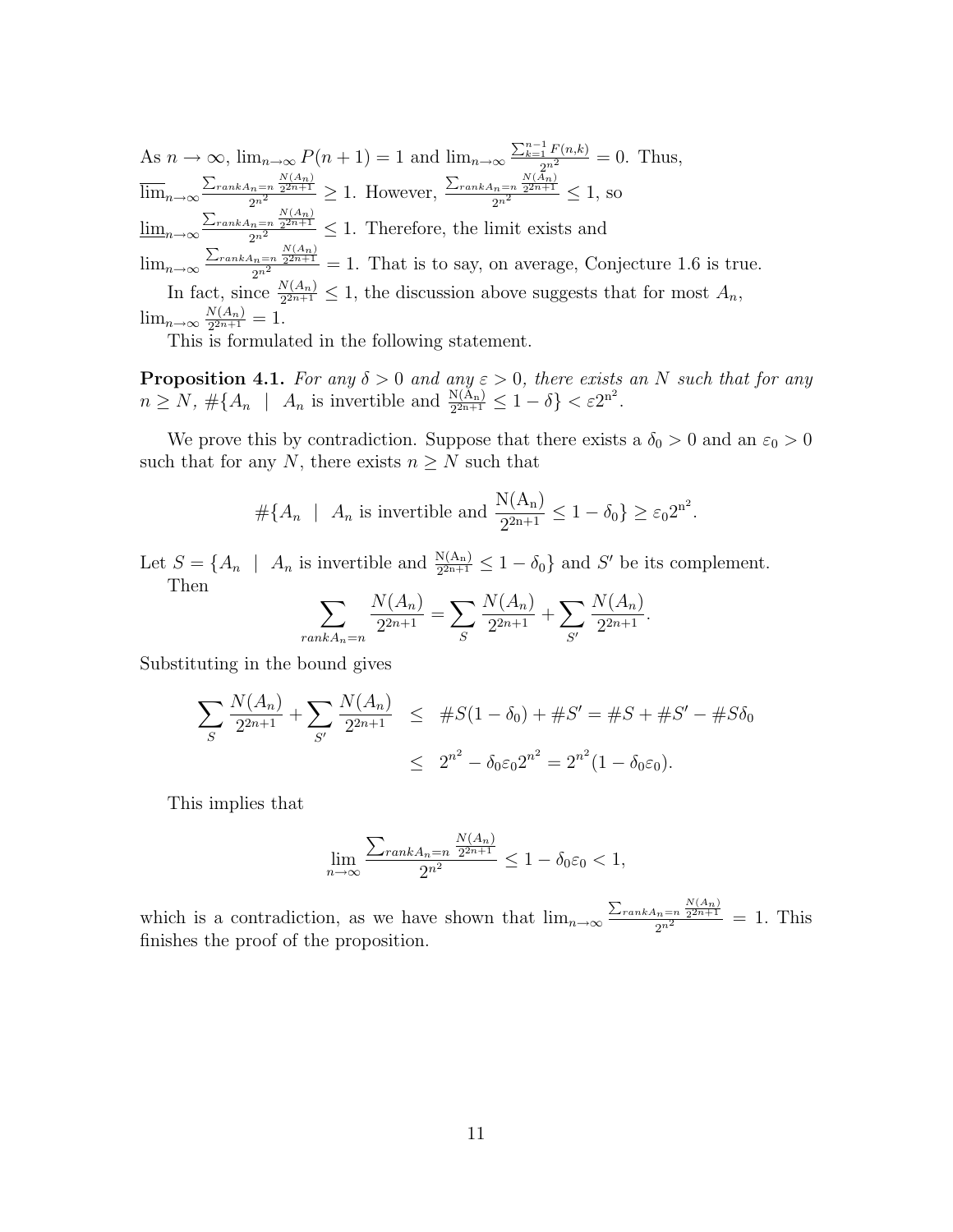# 5 Appendix: Tables and Data

Table 1. ( $F(n, k)$  for  $k = n$  and  $k = n - 1$  and  $P(n)$  data from [7])

| $n \times n$ Matrices |                |                      |                     |         |  |  |
|-----------------------|----------------|----------------------|---------------------|---------|--|--|
| $\boldsymbol{n}$      | Total          | F(n, n)              | $F(n,n-1)$          | P(n)    |  |  |
|                       | $2^1$          |                      |                     | 0.5     |  |  |
| $\overline{2}$        | 2 <sup>4</sup> | 6                    | 9                   | 0.375   |  |  |
| 3                     | $2^9$          | 174                  | 288                 | 0.33984 |  |  |
| 4                     | $2^{16}$       | 22560                | 36000               | 0.34424 |  |  |
| 5                     | $2^{25}$       | 12514320             | 17760600            | 0.37296 |  |  |
| 6                     | $2^{36}$       | 28836612000          | 34395777360         | 0.41963 |  |  |
| $\overline{7}$        | $2^{49}$       | 270345669985440      | 259286329895040     | 0.48023 |  |  |
| 8                     | $2^{64}$       | 10160459763342013440 | 7547198043595392000 | 0.55080 |  |  |

Table 2.  $(N(A_n)$  for invertible  $A_n$  data from our computer program)

| $n \times n$ Invertible Matrices to $(n + 1) \times (n + 1)$ Invertible Matrices |        |            |          |                |         |                   |
|----------------------------------------------------------------------------------|--------|------------|----------|----------------|---------|-------------------|
| $\boldsymbol{n}$                                                                 | F(n,n) | # of $A_n$ | $N(A_n)$ | Total $N(A_n)$ | Average | $N(A_n) + S(A_n)$ |
| $\Omega$                                                                         |        |            | 17       | 102            | 17      | າາ                |
|                                                                                  |        | 72         | 72       |                |         |                   |
| $\Omega$                                                                         | 174    | 96         | 74       | 12768          | 73.379  | 128               |
|                                                                                  |        |            | 80       |                |         |                   |

Table 3. ( $N(A_n)$  for  $n \times n$  rank  $(n-1)$   $A_n$  data from our computer program)

| $n \times n$ rank $n-1$ Matrices to $(n+1) \times (n+1)$ Invertible Matrices |     |           |          |      |    |                                                                                                                              |
|------------------------------------------------------------------------------|-----|-----------|----------|------|----|------------------------------------------------------------------------------------------------------------------------------|
| $\boldsymbol{n}$                                                             |     |           |          |      |    | $F(n, n-1) \parallel \# \text{ of } A_n \mid N(A_n) \mid \text{Total } N(A_n) \mid \text{Average} \parallel N(A_n) + S(A_n)$ |
|                                                                              |     |           |          |      |    |                                                                                                                              |
|                                                                              | 288 | 216<br>79 | 32<br>40 | 9792 | 34 | 128                                                                                                                          |

Acknowledgements: We would like to thank Prof. Zhenghan Wang for helpful email communications and bringing our attention to the references [4, 7], Prof. Terence Tao for answering our email question and pointing out the reference [6], and Prof. Gilbert Strang, author of our linear algebra textbook, and our teacher Mr. Kruidenier for introducing us to this problem.